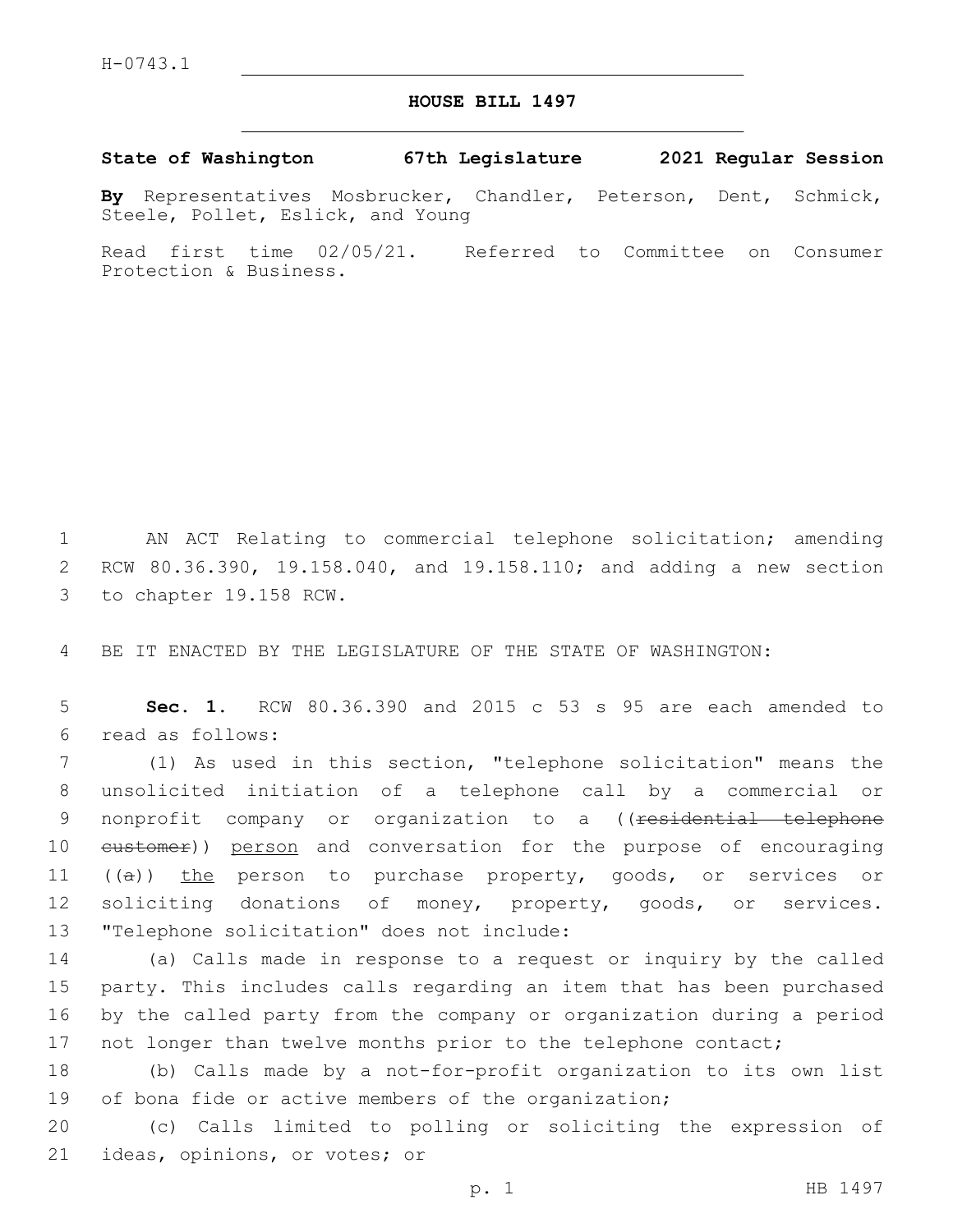(d) Business-to-business contacts.1

 For purposes of this section, each individual real estate agent or insurance agent who maintains a separate list from other individual real estate or insurance agents shall be treated as a 5 company or organization. For purposes of this section, organization as defined in RCW 29A.04.086 or 29A.04.097 and organized pursuant to chapter 29A.80 RCW shall not be considered a commercial 8 or nonprofit company or organization.

9 (2) ((A person making a telephone solicitation must identify him 10 or herself and the company or organization on whose behalf the 11 solicitation is being made and the purpose of the call within the 12 first thirty seconds of the telephone call.

13 (3))) As used in this section, "telephone solicitor" means a 14 commercial or nonprofit company or organization engaged in telephone 15 solicitation.

16 (3)(a) At the beginning of each answered call, a telephone 17 solicitor must:

18 (i) Identify the caller;

19 (ii) Identify the company or organization on whose behalf the 20 solicitation is being made;

21 (iii) State the purpose of the call; and

22 (iv) Ask the called party whether they want to continue the call, 23 end the call, or be removed from the solicitor's telephone lists.

24 (b) The disclosures and question required by this subsection must 25 be conveyed in the listed order immediately after the call recipient 26 answers and completed within 30 seconds.

27 (4) If, at any time during the telephone contact, the called 28 party states or indicates they want to end the call, the telephone 29 solicitor must end the call within 10 seconds.

30 (5) If, at any time during the telephone contact, the called 31 party states or indicates that he or she does not  $((\text{wish}))$  want to be 32 called again by the ((company or organization)) telephone solicitor 33 or wants to have his or her name  $((and))_L$  individual telephone 34 number, or other contact information removed from the telephone lists 35 used by the ((company or organization making the telephone 36 solicitation, then)) telephone solicitor:

37 (a) The telephone solicitor shall inform the called party that 38 his or her contact information will be removed from the telephone 39 solicitor's telephone lists for at least one year;

40 (b) The telephone solicitor shall end the call within 10 seconds;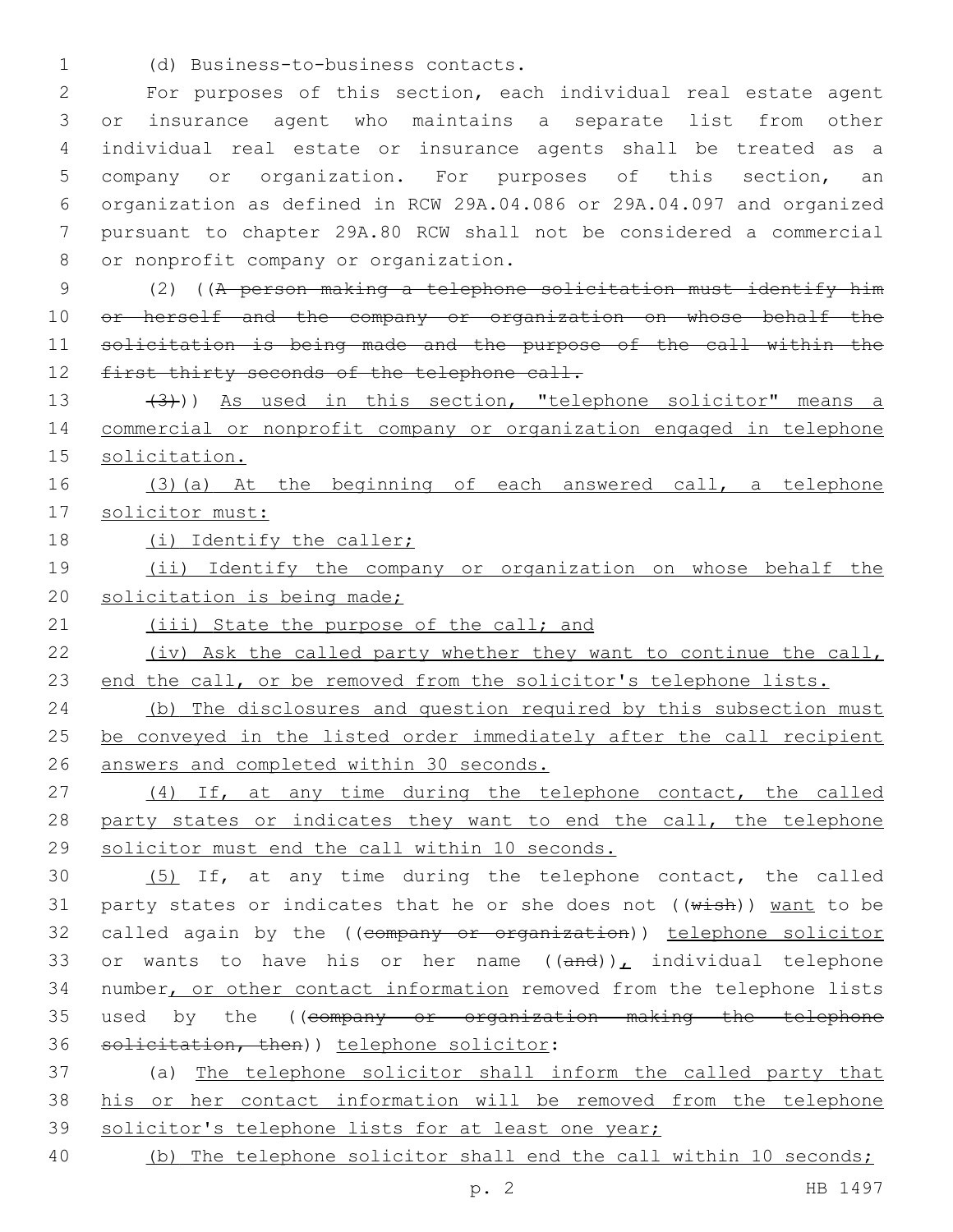(c) The ((company or organization)) telephone solicitor shall not make any additional telephone solicitation of the called party at ((that telephone number)) any telephone number associated with that 4 party within a period of at least one year; and

5 (((b)) (d) The ((company or organization)) telephone solicitor 6 shall not sell or give the called party's name  $((and))_{L}$  telephone 7 number, and other contact information to another company or 8 organization: PROVIDED, That the ((company or organization)) 9 telephone solicitor may return the list, including the called party's 10 name ((and)), telephone number, and other contact information to the 11 company or organization from which it received the list.

 $12$  (( $(4)$ )) (6) A telephone solicitor shall not place calls to any 13 person which will be received before 8:00 a.m. or after 5:00 p.m. at 14 the call recipient's local time.

15 (7) A violation of subsection  $((2) - 0r)$ )  $(3)$ ,  $(4)$ ,  $(5)$ , or  $(6)$  of 16 this section is punishable by a fine of up to one thousand dollars 17 for each violation.

 $((+5+))$   $(8)$  The attorney general may bring actions to enforce compliance with this section. For the first violation by any ((company or organization)) telephone solicitor of this section, the 21 attorney general shall notify the ((company)) telephone solicitor with a letter of warning that the section has been violated.

 $((+6+))$  (9) A person aggrieved by repeated violations of this section may bring a civil action in superior court to enjoin future violations, to recover damages, or both. The court shall award damages of at least one hundred dollars for each individual violation of this section. If the aggrieved person prevails in a civil action 28 under this subsection, the court shall award the aggrieved person 29 reasonable attorneys' fees and cost of the suit.

 $((+7+))$   $(10)$  The utilities and transportation commission shall by rule ensure that telecommunications companies inform their residential customers of the provisions of this section. The notification may be made by (a) annual inserts in the billing statements mailed to residential customers, or (b) conspicuous publication of the notice in the consumer information pages of local 36 telephone directories.

37 **Sec. 2.** RCW 19.158.040 and 2002 c 86 s 284 are each amended to 38 read as follows: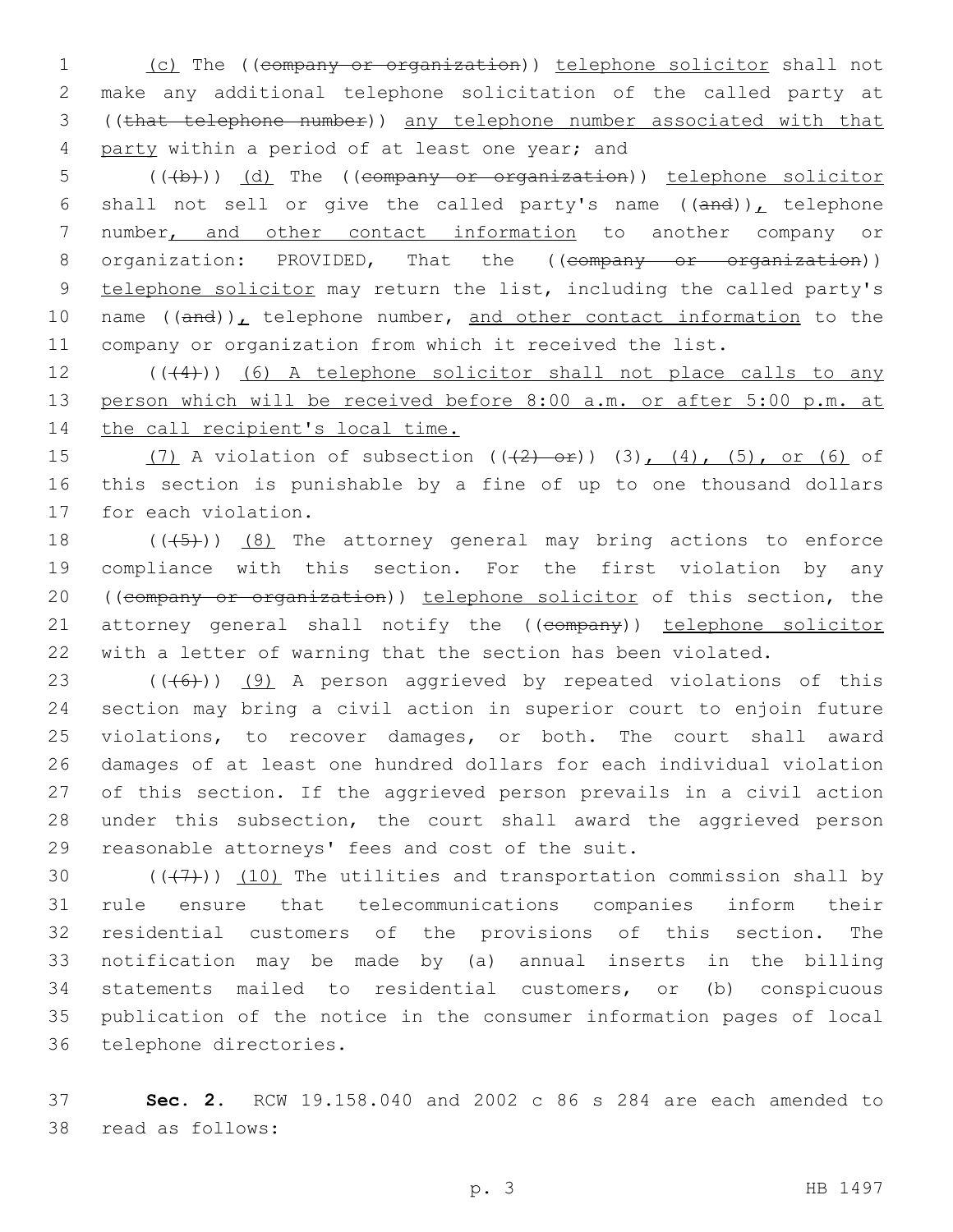In addition to the unprofessional conduct described in RCW 18.235.130, the director of the department of licensing may take disciplinary action for any of the following conduct, acts, or conditions:4

 (1) It shall be unlawful for any person to engage in unfair or deceptive commercial telephone solicitation.6

 (2) A commercial telephone solicitor shall not place calls to any 8 ((residence)) person which will be received before 8:00 a.m. or after ((9:00)) 5:00 p.m. at the ((purchaser's)) call recipient's local 10 time.

 (3) A commercial telephone solicitor may not engage in any conduct the natural consequence of which is to harass, intimidate, or torment any person in connection with the telephone call.

 (4) A commercial telephone solicitor must begin each answered 15 call by identifying the caller, identifying the company or 16 organization on whose behalf the solicitation is being made, stating 17 the purpose of the call, and asking the called party whether they want to continue the call, end the call, or be removed from the 19 solicitor's telephone lists. These disclosures and question must be conveyed in the listed order immediately after the call recipient 21 answers and completed within 30 seconds.

 (5) A commercial telephone solicitor must end a call within 10 seconds if the called party states or indicates they want to end the call.

 (6) A commercial telephone solicitor must promptly implement a call recipient's statement or indication they do not want to be 27 called again, or want to be removed from the telephone lists used by the company or organization making the telephone solicitation.

| 29 | Sec. 3. RCW 19.158.110 and 1989 c 20 s 11 are each amended to       |
|----|---------------------------------------------------------------------|
| 30 | read as follows:                                                    |
| 31 | $(1)$ ((Within the first minute of the telephone call, a commercial |
| 32 | telephone solicitor or salesperson shall:                           |
| 33 | (a) Identify himself or herself, the company on whose behalf the    |
| 34 | solicitation is being made, the property, goods, or services being  |
| 35 | $\text{solid:}$ and                                                 |
| 36 | (b) Terminate the telephone call within ten seconds if the          |
| 37 | purchaser indicates he or she does not wish to continue the         |

conversation)) (a) At the beginning of each answered call, a

commercial telephone solicitor must: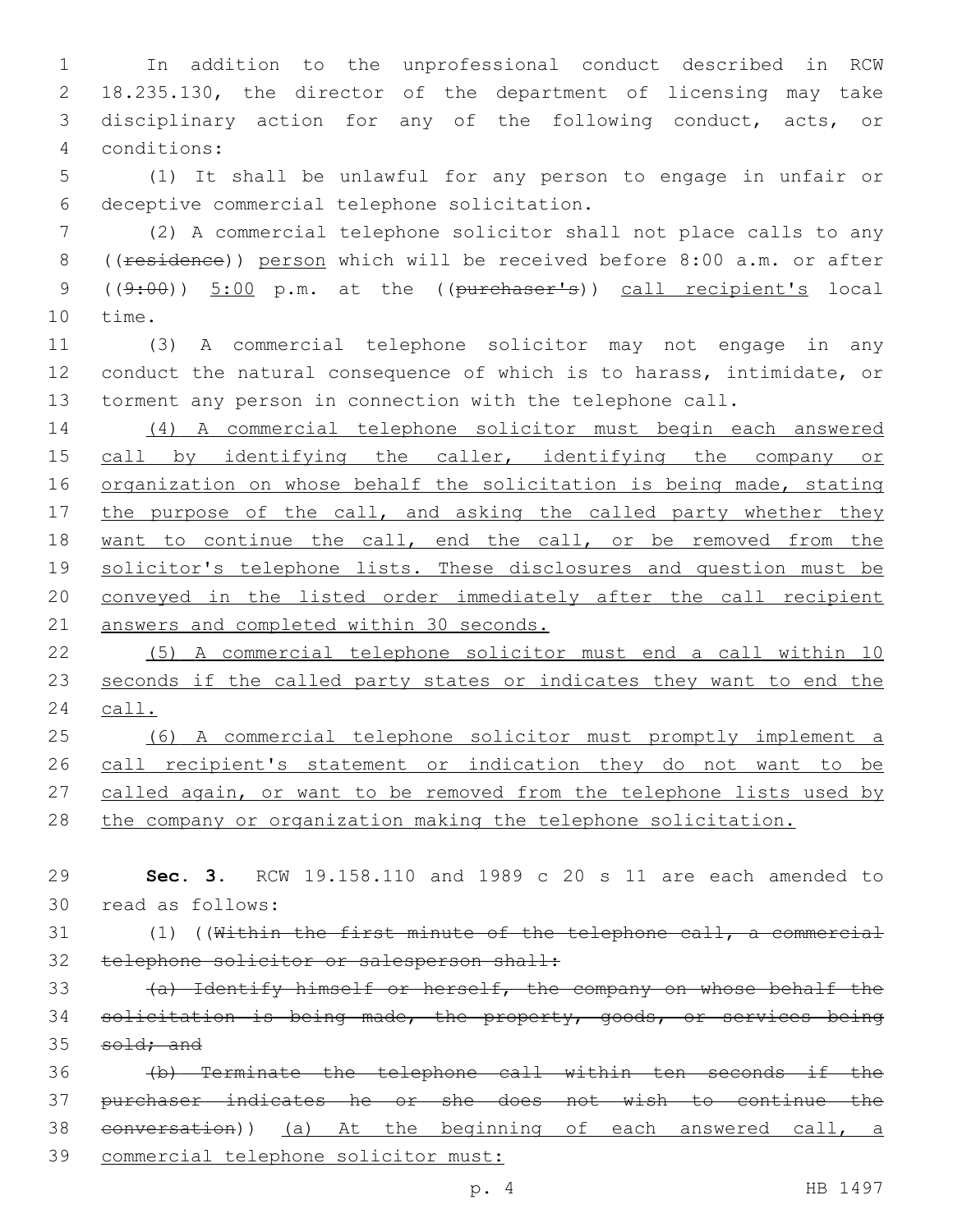1 (i) Identify the caller; 2 (ii) Identify the company or organization on whose behalf the 3 solicitation is being made; 4 (iii) State the purpose of the call; and 5 (iv) Ask the called party whether they want to continue the call, 6 end the call, or be removed from the solicitor's telephone lists. 7 (b) The disclosures and question required by this subsection must 8 be conveyed in the listed order immediately after the call recipient 9 answers and completed within 30 seconds. 10 (2) If, at any time during the telephone contact, the called 11 party states or indicates that he or she wants to end the call, the 12 telephone solicitor must end the call within 10 seconds. 13 (3) If at any time during the telephone contact, the 14 ((purchaser)) called party states or indicates that he or she does 15 not  $((\text{wish}))$  want to be called again by the commercial telephone 16 solicitor or wants to have his or her name  $((and))_L$  individual 17 telephone number, or other contact information removed from the 18 telephone lists used by the commercial telephone solicitor: 19 (a) The commercial telephone solicitor shall inform the called 20 party that his or her contact information will be removed from the 21 telephone solicitor's telephone lists for at least one year; 22 (b) The commercial telephone solicitor shall end the call within 23 10 seconds. 24 (c) The commercial telephone solicitor shall not make any 25 additional commercial telephone solicitation of the called party at 26 ((that)) any telephone number associated with that party within a 27 period of at least one year; and  $28$  ( $(\frac{1}{2})$ ) (d) The commercial telephone solicitor shall not sell or 29 give the called party's name  $((and))_L$  telephone number, or other 30 contact information to another commercial telephone solicitor: 31 PROVIDED, That the commercial telephone solicitor may return the 32 list, including the called party's name  $((and))_L$  telephone number, 33 and other contact information to the company or organization from 34 which it received the list. 35 (((43))) (4) A commercial telephone solicitor shall not place 36 calls to any person which will be received before 8:00 a.m. or after 37 5:00 p.m. at the call recipient's local time. 38 (5) The utilities and transportation commission shall by rule 39 ensure that telecommunications companies inform their residential